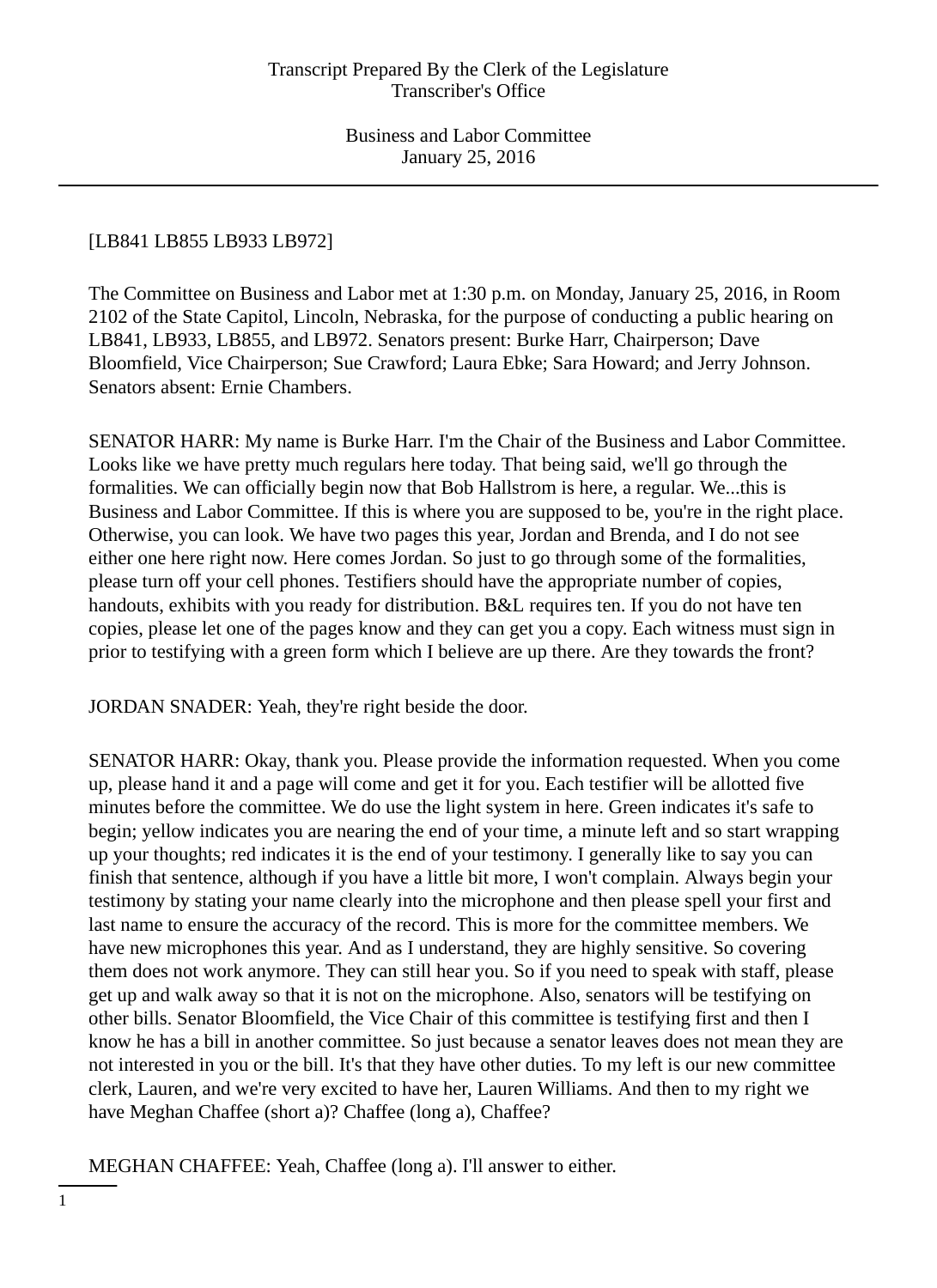SENATOR HARR: Either/or. And then we have the members of the committee. As I stated, in the audience is Vice Chair Senator Bloomfield. And I'm going to start to my left.

SENATOR CRAWFORD: Good afternoon. Senator Sue Crawford, District 45, which is eastern Sarpy, Bellevue, and Offutt.

SENATOR JOHNSON: Senator Jerry Johnson, District 23, Saunders, Butler, and most of Colfax County.

SENATOR HOWARD: Senator Sara Howard. I represent District 9 in midtown Omaha.

SENATOR HARR: All right. And with that, we are ready to begin on LB841.

SENATOR BLOOMFIELD: I understand, Chairman, that you have the second bill up. I will stay as long as I can if I don't get called out to the next hearing.

SENATOR HARR: All right. Thank you. I appreciate it.

SENATOR BLOOMFIELD: Good afternoon, Chairman Harr and members of the Business and Labor Committee. For the record, my name is Senator Dave Bloomfield, D-a-v-e B-l-o-o-m-f-ie-l-d. I represent the 17th Legislative District. I'm here today to introduce LB841 to the committee for your consideration. I'm going to keep my remarks brief this afternoon because there are individuals that will follow me and they will be able to go into more detail than I will. Briefly, LB841 would make changes to the requirements for those seeking unemployment benefits after voluntarily leaving their job. It's my understanding that Nebraska is one of only a few states that currently does not require some kind of a requalification for benefits after they voluntarily quit without a good cause. Thank you for your time. While I'm willing to attempt to answer your questions, they may be better suited for the individuals that are following me. [LB841]

SENATOR HARR: Thank you, Senator Bloomfield. [LB841]

SENATOR BLOOMFIELD: (Exhibit 1) And I do have a letter in support from the Nebraska Grocery Industry Association. [LB841]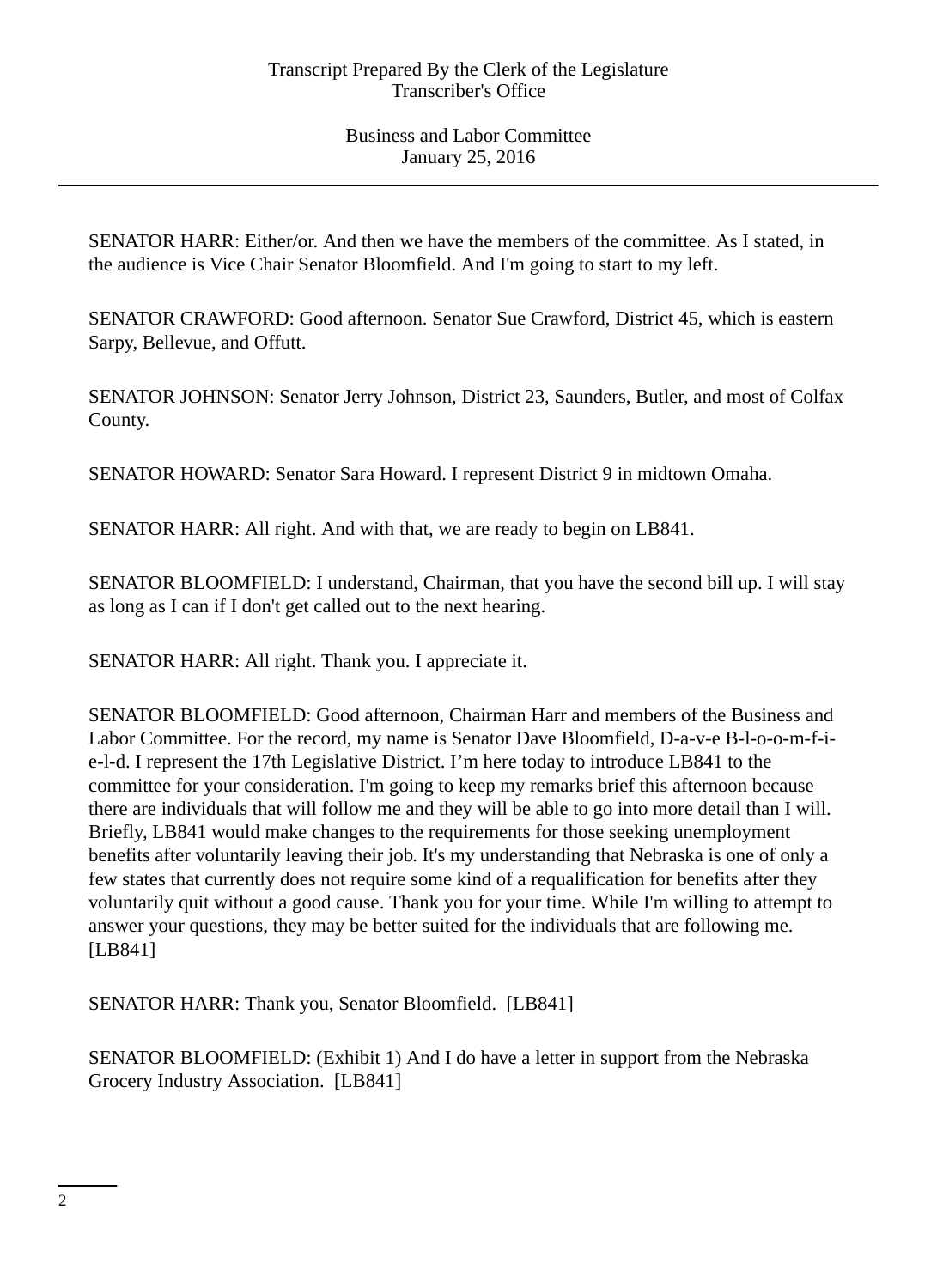SENATOR HARR: Great. Thank you. Any questions for Senator Bloomfield? And Senator Ebke has, for the record, joined us as well. Seeing none, thank you. Are you sticking around or waiving or we'll see? [LB841]

SENATOR BLOOMFIELD: I will stick around and hopefully get through your testimony before I need to leave. [LB841]

SENATOR HARR: Great. Thank you. Mr. Albin, it's always a pleasure to have you here. Thank you for coming and braving the weather. [LB841]

JOHN ALBIN: (Exhibit 2) It's good to visit. Senator Harr and members of the Business and Labor Committee, for the record, my name is John Albin, J-o-h-n A-l-b-i-n, and I'm Commissioner of Labor appearing here today in support of LB841. I would like to thank Senator Bloomfield for introducing LB841 on behalf of the department. The unemployment system was established to provide economic support to individuals who become unemployed through no fault of their own. Of the 53 jurisdictions that provide...with an unemployment program, 45 require individuals who quit their employment without good cause to requalify for benefits through subsequent employment. Under LB841, Nebraska would join those 45 jurisdictions and require that when a worker quits his or her most recent employment without good cause, he or she will not be able to draw unemployment benefits until he or she requalifies for unemployment benefits by finding other employment and earning wages in employment equal to at least six times his or her weekly benefit amount. LB841 address only the disqualification applied to an individual who quits without good cause and only if it is the most recent employer. Other quits occurring during the base period would continue to be treated as they currently are. Of the 72,653 initial claims filed in calendar year 2014, 9,904 of those claim involved a voluntary separation without good cause from the most recent employer. Of those 9,904 individuals, 4,288 drew benefits and the total benefits drawn by those individuals was \$11,286,390. It's important to note that LB841 does not change what constitutes good cause for leaving one's employment. The ten good-cause quits listed in 48-628.01 would continue to apply, as would those good-cause quits established through case law. Examples of good-cause quits established through case law include but are not limited to a reduction in pay, termination of benefits promised at time of hire, failure of the employer to timely pay wages, a substantial increase or decrease in the number of hours work agreed to at the time of hire, demotion due to causes other than misconduct, material changes in the working conditions, and changes in job duties to a point where the workload becomes unreasonable. In summary, LB841 would bring Nebraska into the mainstream of unemployment law in terms of its treatment of those who voluntarily quit their employment without good cause. I'd be happy to try and answer any questions you might have. [LB841]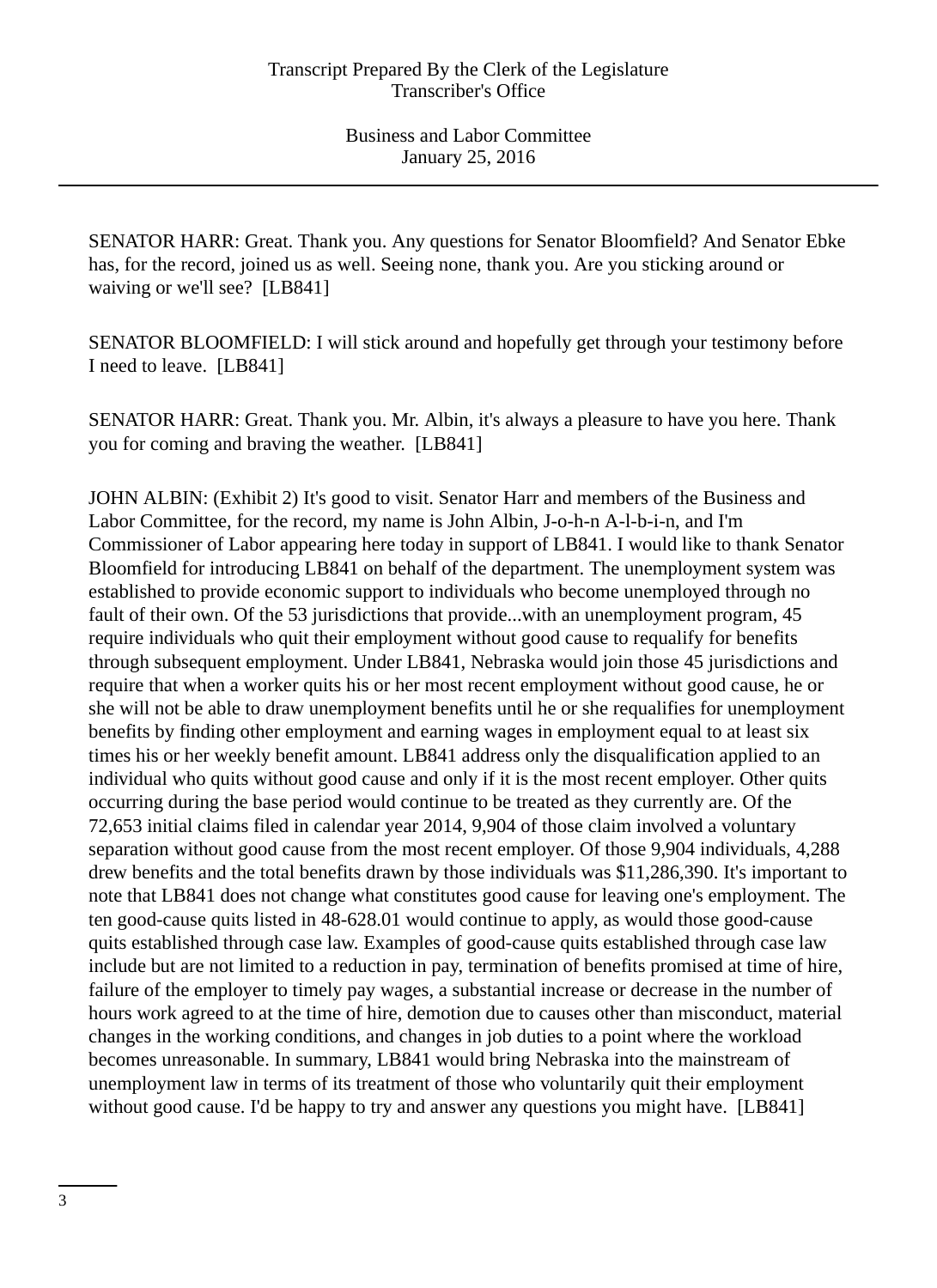SENATOR HARR: Any questions for the commissioner? I have one. So if I submit a letter of resignation, is that voluntary? If I'm asked to submit a letter of resignation, is that voluntary or how is that handled by the department? [LB841]

JOHN ALBIN: Under our case law that's treated as a termination for all practical purposes. It's...the hearing officers come up with some fancy term. But if you are asked to resign, you submit a letter of resignation, we consider you terminated because you really didn't have any choice. [LB841]

SENATOR HARR: Okay. Senator Johnson. [LB841]

SENATOR JOHNSON: Thank you, Chairman Harr. Second point there, termination of benefits promised, is that a handwritten...is that contract then or is that a verbal agreement that you were to get benefits? [LB841]

JOHN ALBIN: It can be verbal or written. [LB841]

SENATOR JOHNSON: Okay. [LB841]

JOHN ALBIN: Obviously the verbal ones are a little bit harder to substantiate. But if, for example, in a case you were promised health insurance benefits at the time of hire and everybody else was getting health benefits and then the employer would terminate that plan later on, I think it would be pretty easy to establish the verbal agreement. But it can be verbal or written. [LB841]

SENATOR JOHNSON: Okay. Thank you. [LB841]

SENATOR HARR: Any other questions for the commissioner? Seeing none, thank you. And while the next...well, is there anyone else here in support? And while the next witness comes up I want to formally welcome Senator Howard to the Business and Labor Committee. She is new. I see she has a Senator McCollister cup, so he's still here in spirit. The floor is yours. [LB841]

RON SEDLACEK: Thank you, Senator. Chairman Harr and members of the Business and Labor Committee, my name is Ron Sedlacek, R-o-n S-e-d-l-a-c-e-k. I'm here today on behalf of the Nebraska Chamber of Commerce. When this bill was introduced, our labor relations council was able to review last week and there was a recommendation to find out further information in regard to the legislation, where it came from. And there was generally support for the legislation and found recently that it was a Department of Labor initiative and talked with other members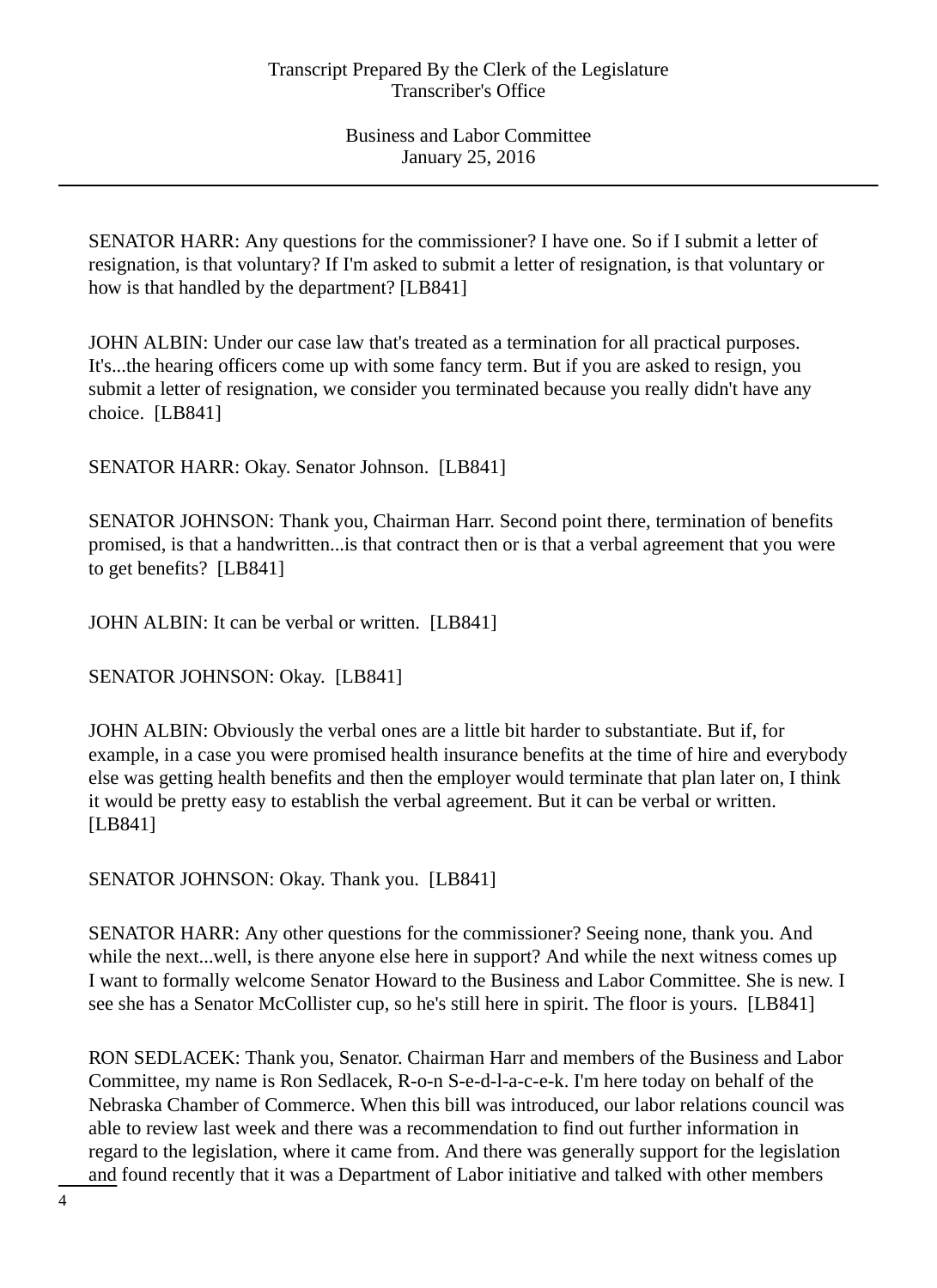Business and Labor Committee January 25, 2016

and explained the intent and purpose of the bill. And a recommendation was to come in and testify in support of the legislation. And that's why I'm here today, of course. I believe Nebraska is one of five states, perhaps. There are 45 states that have a requalification period and they can vary in length and the legislation here proposes six weeks but I've seen as long as nine weeks. I think Massachusetts is one, perhaps. And there are shorter periods as well. However, this appears to be someplace in the middle. One of the interesting facets of our law is because we are so unique, we're one of that handful of states, we often have human resource people who counsel on unemployment benefits and so forth and scratch their heads and say why is Nebraska so different? How did that develop? And can't really tell you legislative historywise but, you know, when the act has evolved, the requalification issue just never made its way into statute. And we would be supportive as being more uniform among the states in this regard. It's not a...it certainly isn't a new concept. And just to make sure the committee knows, too, there's a number of reasons where you can quit for...with good cause. And as Mr. Albin gave some examples, there are situations where sickness in the family, where there's a change in the scope of the work, and other variables, situations in the workplace, it can be constructive essentially, a constructive termination. All those can be shown...will not be considered voluntary quits. So what I believe the legislation does and the way our current law is written as well as interpreted, it has to be a true, true voluntary quit before this would ever kick in. But for these reasons, we would support the concepts of this legislation. [LB841]

SENATOR HARR: Thank you. Any questions? I will ask a couple, if you will. [LB841]

RON SEDLACEK: Okay, if I can answer. [LB841]

SENATOR HARR: So I don't know a lot about unemployment insurance and maybe some of these I should have asked the commissioner. But the employee doesn't pay any unemployment insurance, is that correct? [LB841]

RON SEDLACEK: That's correct. It's all employer funded. [LB841]

SENATOR HARR: Okay, all employer funded. I noticed... [LB841]

RON SEDLACEK: Except for...it's employer funded through an insurance-type system for those except, for example, those that...there's a self-funding mechanism, for example, for public employers. [LB841]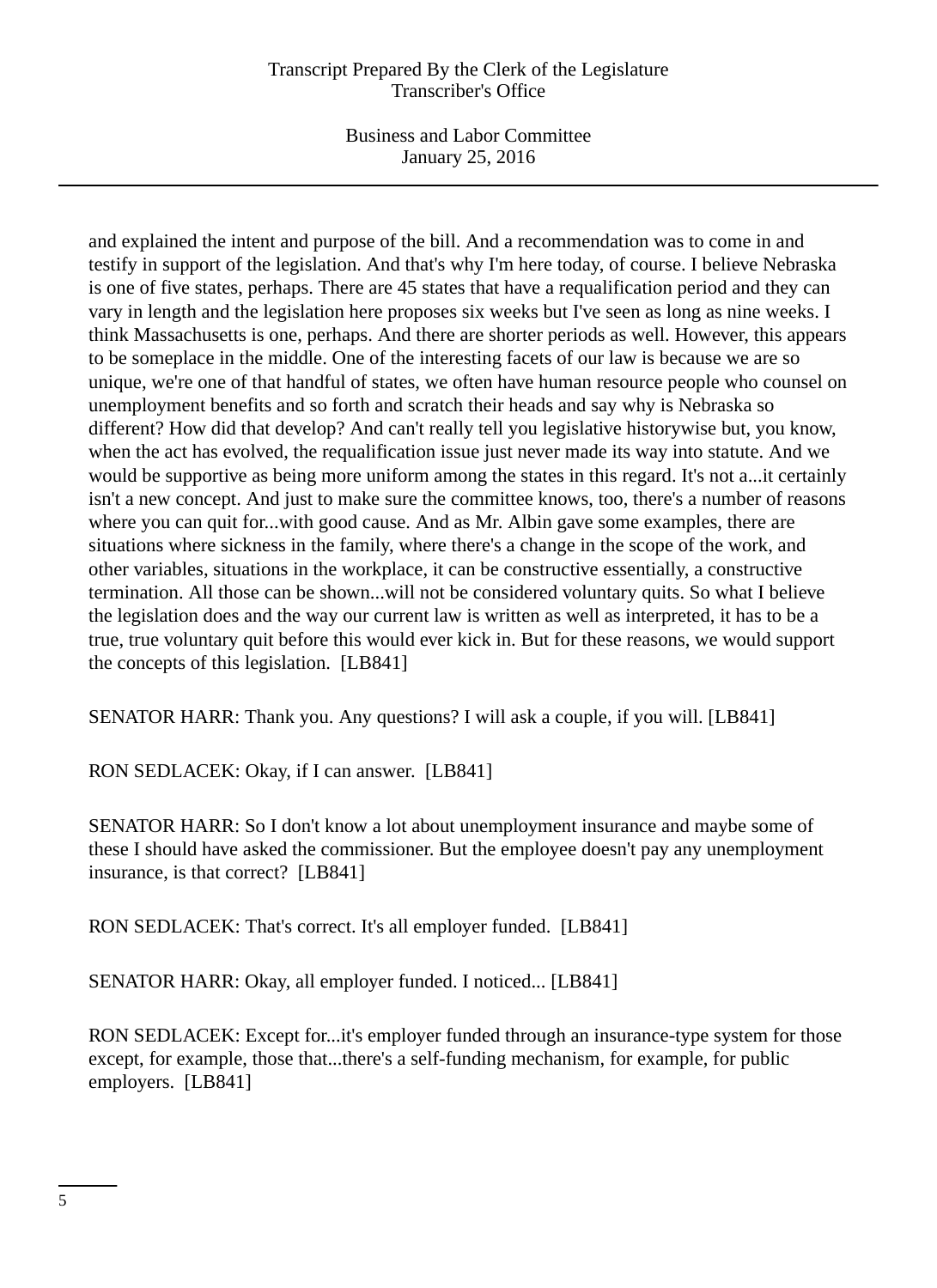SENATOR HARR: Okay. And I notice there's no fiscal note on this. And I'm a little confused because I assume there would be people that would, since the employer pays it, would this lead to a lower rate of insurance premiums do you think for unemployment insurance? [LB841]

RON SEDLACEK: I would speculate yes, it would. But I don't know that for certain. But I think that certainly that would be out there because there are situations where people will jump from employment to employment to qualify for benefits at times. I don't know at what percentage that would be, if it's at all. That would be something probably the Labor Commissioner and his staff would be able to answer for you. I don't want to speculate too much on that. [LB841]

SENATOR HARR: Okay. No other questions. Thank you. [LB841]

RON SEDLACEK: Okay. [LB841]

ROBERT HALLSTROM: Chairman Harr, members of the committee, my name is Robert J. Hallstrom, H-a-l-l-s-t-r-o-m. I appear before you today in support of LB841 on behalf of the National Federation of Independent Business. Our organization would be supportive of the requalification provision set forth in LB841. Appreciate the commissioner both taking the time to walk me through the bill and explain the nuances and also that he and Mr. Sedlacek have adequately addressed the mechanics of the bill. There is a...in the fiscal note that's filed, Senator Harr, it indicates the different percentages of those that might requalify based on 30 percent to 100 percent. And I think the fiscal note would then indicate that the Unemployment Insurance Trust Fund could possibly benefit somewhere between \$2.8 million and \$7.56 million depending upon how many did or did not requalify under the standard that's set forth in LB841. [LB841]

SENATOR HARR: Thank you. Any questions for Mr. Hallstrom? Where are you reading that? [LB841]

ROBERT HALLSTROM: Page 2 of the fiscal note. [LB841]

SENATOR HARR: Oh. Therein lies our problem. We only have one page. [LB841]

ROBERT HALLSTROM: (Laugh) That pesky second page, yes. It goes through and shows the...some of the information that Mr. Albin provided, that 9,904 disqualifications; 4,288 had received unemployment insurance benefits. Those benefits totaled \$11,286,390. And then they go through and show based on a... [LB841]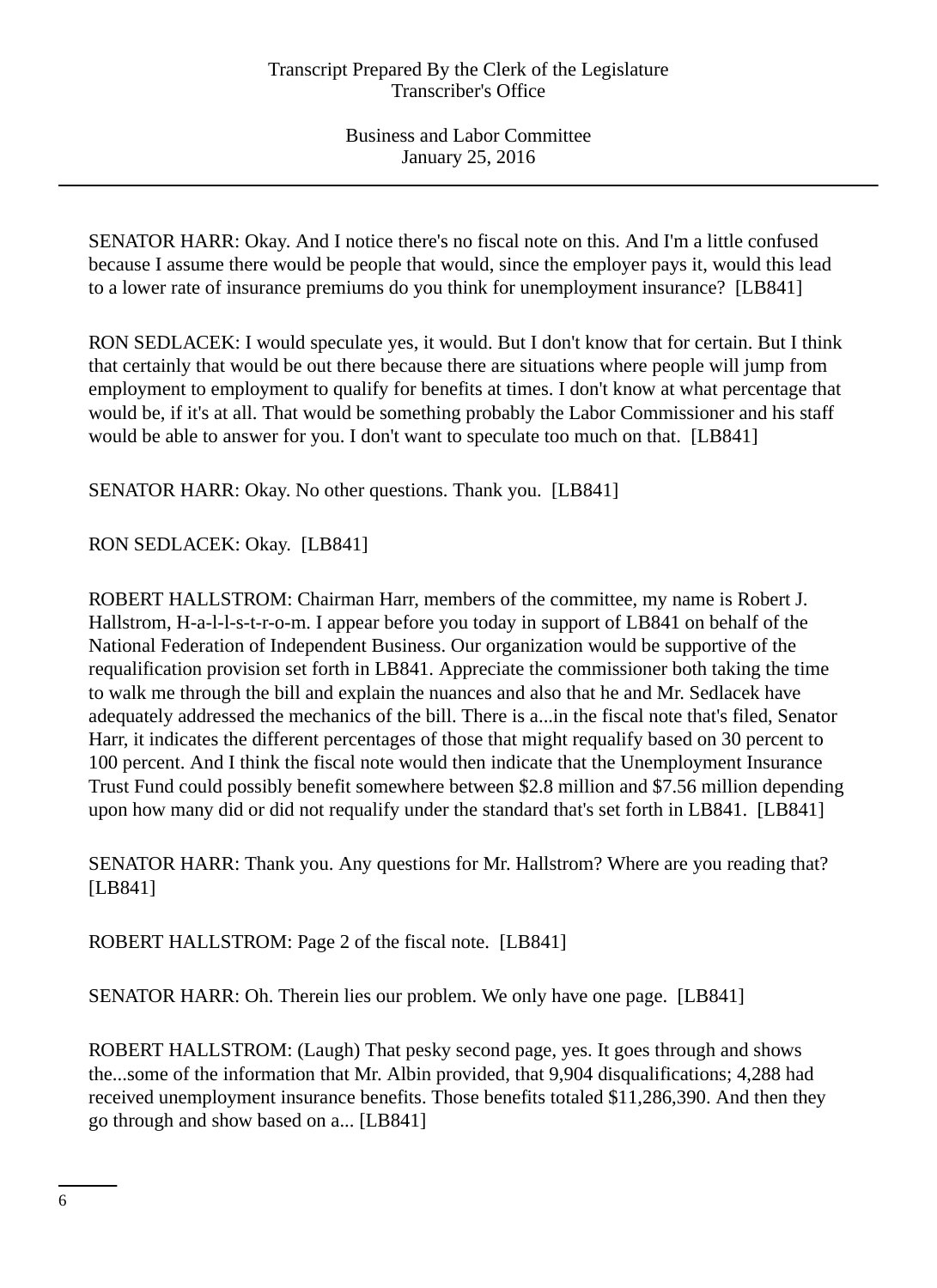SENATOR HARR: Okay. We don't have the second page, so we'll get that and I will send that around to the members. So thank you for that clarification. [LB841]

ROBERT HALLSTROM: You bet. [LB841]

SENATOR HARR: Appreciate the testimony. [LB841]

ROBERT HALLSTROM: Thank you, Senators. [LB841]

KATIE THURBER: (Exhibit 3) Good afternoon. My name is Katie Thurber, K-a-t-i-e T-h-u-r-be-r, and I wanted to let the Business and Labor Committee know that we've sent the fiscal note to the page. [LB841]

SENATOR HARR: What's that? [LB841]

KATIE THURBER: We sent the fiscal note to the page and he should be bringing copies. [LB841]

SENATOR HARR: Okay. [LB841]

KATIE THURBER: But I thought I'd take this opportunity to answer any questions that you may have on the fiscal note. And we apologize for you not having it before the hearing. [LB841]

SENATOR HARR: No, it's probably a mistake on our side. So no worries. But thank you. I'm glad we were able to clarify. Thanks for coming up. I don't know, I don't have any questions. [LB841]

KATIE THURBER: Okay. [LB841]

SENATOR HARR: So, thank you. I bet you didn't know you were going to testify. [LB841]

KATIE THURBER: I did not. (Laugh) [LB841]

SENATOR HARR: We'll get...we got (inaudible) on it and I want to thank you. Any other one here in the affirmative? Anyone in the negative? Neutral testimony? Seeing none, Senator Bloomfield waives closing. We're going to go a little out of order to accommodate due to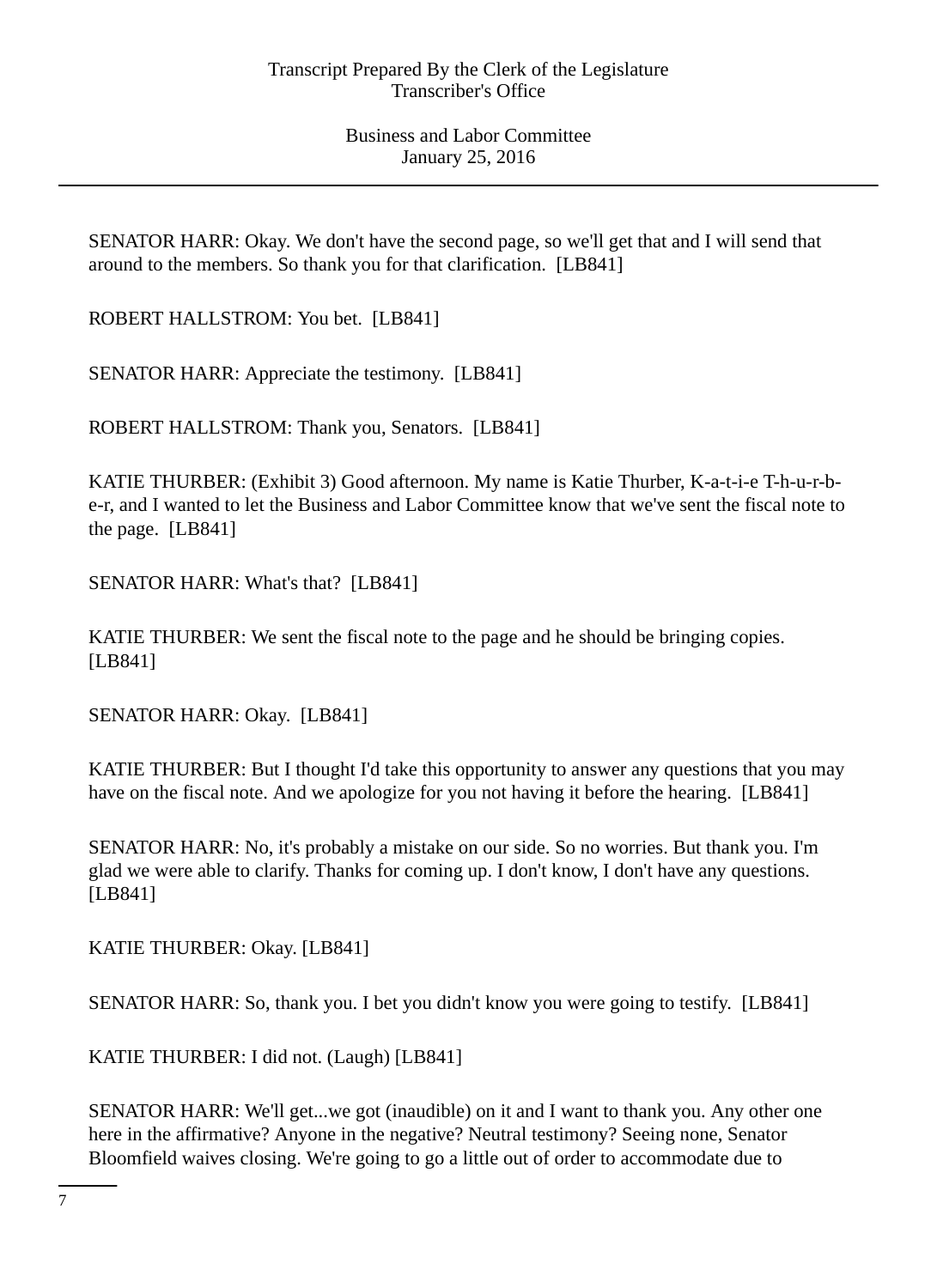scheduling and the weather and we are going to go to Senator Coash with LB933. Senator Coash, welcome to your Business and Labor Committee. [LB841]

SENATOR COASH: Thank you. In eight years, this is the first time I've introduced a bill in front of this committee. [LB933]

SENATOR HARR: Well, welcome. [LB933]

SENATOR COASH: All right. So, my name is Colby Coash, C-o-l-b-y C-o-a-s-h, of Lincoln. I represent the 27th District right here in the Legislature here to introduce LB933. LB933 is a bill, it's pretty simple. It requires agencies that offer payroll processing services to provide to the Tax Commissioner evidence of a surety bond. Now before I explain what this bill does, I'm going to begin by providing you with some background as to why I have decided to bring this bill. Last summer, I was contacted by some companies in my district that alerted me about their payroll providers' dishonorable business practices. DS Resources, which I'll refer to as DSR for the rest of my statement, was a small payroll provider company for several organizations here in Nebraska. As you know, payroll providers are third-party middlemen that contract their services to companies where they collect payroll taxes from the companies and then pay those taxes to the state and federal governments. Payroll providers save their clients time and effort by figuring out these expenses. DSR was a small company that had been providing payroll services for many years and some clients had been with them for over ten years without any problems or red flags. Well, early last year around February, at least four companies that I'm aware of were notified by the IRS that they had failed to pay their payroll taxes despite the fact that the payroll processor was collecting money for those payroll taxes. DSR collected the money from these companies but did not pay the IRS the taxes. However, even though the payroll company, DSR, failed to pay the IRS, the companies, the businesses are the ones that were held liable for paying the IRS payroll taxes. All the notifications of past due--we're going to find you, you haven't paid, all of those notices from the IRS--did not go to the businesses. They were cleverly diverted right to the payroll company. During this period of collecting taxes, the company was collecting the taxes but not paying them to the IRS. And then finding out the taxes weren't being paid, this company then filed for bankruptcy providing it protections of not having to pay those taxes it had collected. Since the companies were liable for those taxes, they had to pay again. So essentially we had businesses that ended up paying payroll taxes two...twice, in many cases, for several months and years. Most of these companies were liable for several months and fines were assessed. One company finally received a letter that they owed the IRS over \$120,000 plus penalties for failure to pay their taxes over a few months' time frame. I'm sure you can imagine the shock that came to this company considering \$120,000 was withdrawn from their account already. The payroll processor filed bankruptcy around April, right about the time the companies were finding out that DSR owned their portion of the...owed their portion of taxes to the IRS. But because they had filed corporate bankruptcy, there is nothing the companies can do to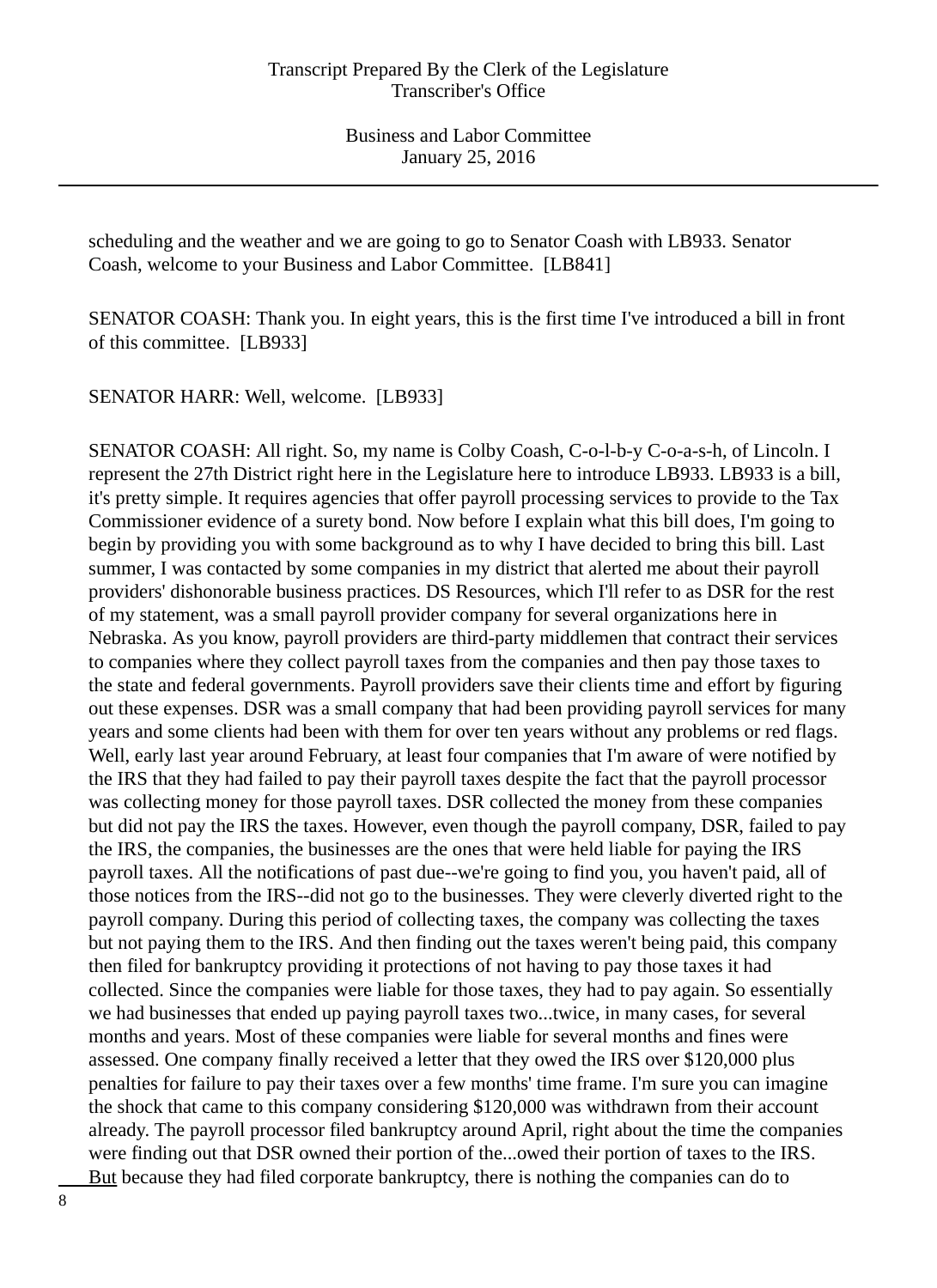Business and Labor Committee January 25, 2016

recover their losses. No criminal charges have been brought against the company. And to date, the losses are not enough to even trigger a federal investigation and the district attorney has no recourse of action against the owners of the payroll processing company. The Attorney General and I met and he was briefed on the issue. And although we have not been able to find solution for these companies that were swindled out of hundreds of thousands of dollars, the person for this fraudulent activity cannot be held civilly or criminally responsible. So it is saddening to me that DSR can get away with this clear deception. So I've been working with the Attorney General and other interested parties on this legislation. LB933 requires an individual or company such as an LLC, corporation, partnership, or association that provides third-party payroll processing services to provide to the Tax Commissioner evidence of a surety bond in an amount equal to the total of all state and federal tax payments and unemployment insurance premiums processed by the payroll processor on behalf of employers in this state in the three-consecutive-month period of highest volume during the previous calendar year or \$50,000, whichever is greater, but not to exceed \$500,000. The bond must designate the Tax Commissioner as the payee. The bond paid to the Tax Commissioner may be used for the purpose of the Tax Commissioner and for the benefit of any employer who may have a cause of action against the payroll processor. The bond must run continuously until canceled. A surety company issuing a bond pursuant to this section shall immediately notify the Tax Commissioner if the bond is cancelled, terminated, or lapses. A payroll processor shall not designate itself as the sole recipient of notices from the state or federal authorities for nonpayment of taxes or other unemployment insurance contributions. The notices must ensure that such notices are provided directly to the affected employers. This is important because when the IRS was sending notifications about not paying taxes, they were not going to the businesses. The payroll provider said, no, send all those notices to me. So we had businesses in the dark, seeing money going out but unaware that they weren't being paid to the IRS. The failure of a payroll processor that fails to maintain a bond or security measure under this act shall subject the payroll processor to the revocation, suspension, or nonrenewal of the payroll processor's license. Unfortunately, it may be too late for the victims of DSR to recover any reimbursement of any kind, but they have come to grips with the reality that they will most likely not recover any of their funds. However, they want to make sure that this shady business practice does not happen to anyone else without consequences for the perpetrator. As legislators, we cannot allow this type of deceptive activity to continue to occur in Nebraska without holding them accountable. And that is the reason I brought LB933. One of the things I would mention is if you're a certified public accountant you're exempt from this. And the reason for that is that if you are a CPA you have a license under the state. And if you were to do something like as a CPA there would be a cause of action and you could lose your CPA license. We don't regulate payroll processors in our state. They don't have to have a business license as the law stands today. So they have...so we're putting that into play so that we have something that we can remove if they are bad actors. I thank you for your time. [LB933]

## SENATOR HARR: Questions? Senator Bloomfield. [LB933]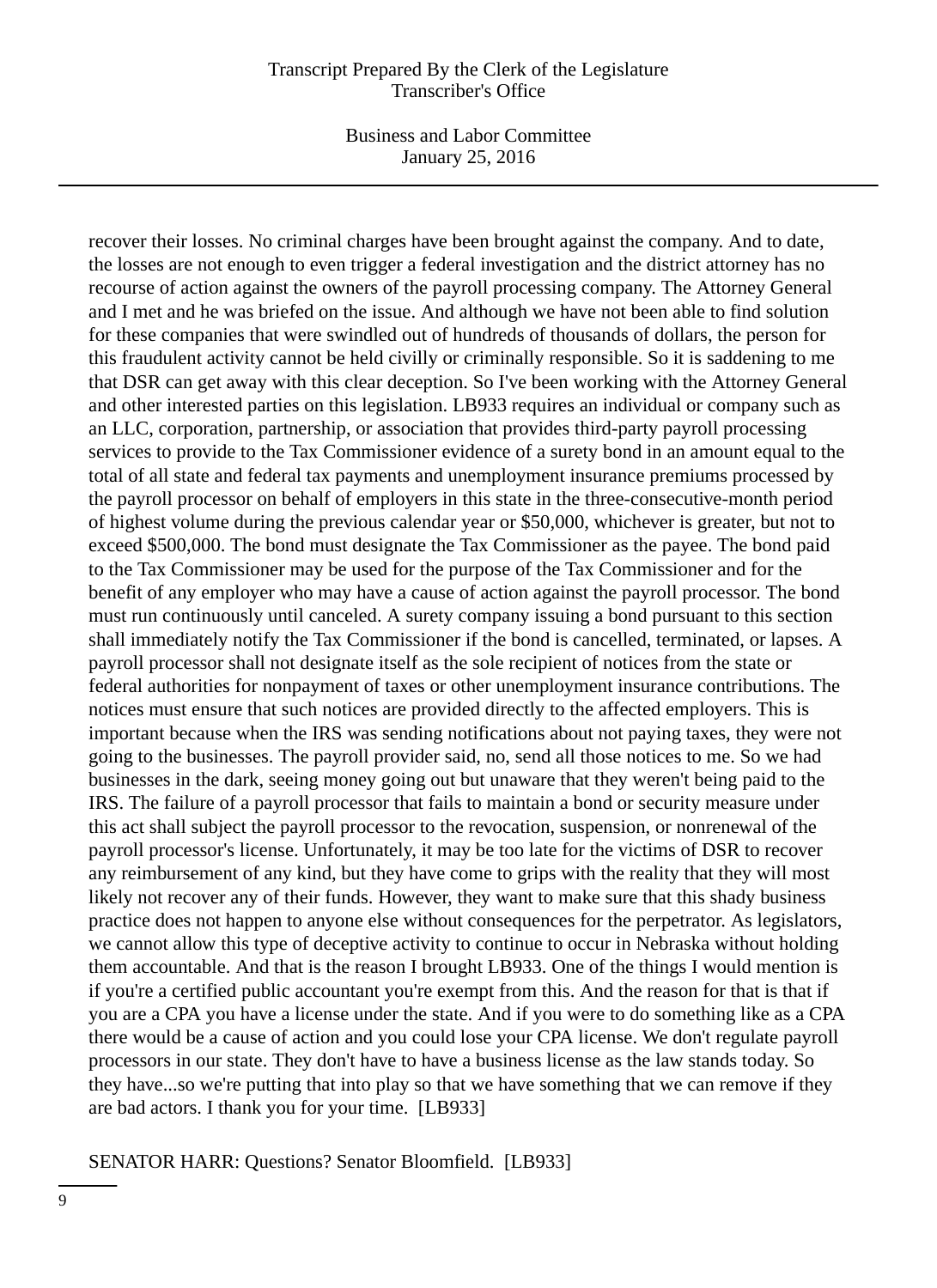SENATOR BLOOMFIELD: Thank you, Senator Harr. You mentioned a dollar figure in one business. What was the total dollar figure? [LB933]

SENATOR COASH: One hundred twenty thousand (dollars), one business right here in Lincoln where the payroll...it's a large plumbing company. And the committee has a letter from this company. I don't think they're going to be here today given the circumstances. But \$120,000 worth of payroll taxes were removed from this company with the understanding it be paid to the IRS. So they paid it twice. [LB933]

SENATOR BLOOMFIELD: It was my understanding there was more than one company defrauded. [LB933]

SENATOR COASH: There were several companies. [LB933]

SENATOR BLOOMFIELD: Do you have a total dollar figure or a guesstimate? [LB933]

SENATOR COASH: It was over \$1 million. [LB933]

SENATOR BLOOMFIELD: Okay. Thank you. [LB933]

SENATOR HARR: Senator Howard. [LB933]

SENATOR HOWARD: Thank you, Senator Harr. You and I had discussed this bill a little bit because I had heard from a constituent in my district who runs a payroll processing company. Were you able to find any organizations that would write the surety bonds for them? [LB933]

SENATOR COASH: We did contact some surety bonds companies. And the answers that we got were, obviously we've never written a bond like this before because we've never had to but we could. [LB933]

SENATOR HOWARD: Okay. Thank you. [LB933]

SENATOR HARR: Excellent. Any other questions? And we have a letter from the National Payroll Reporting Consortium. And that's from your office, is that correct? [LB933]

SENATOR COASH: I don't believe so. [LB933]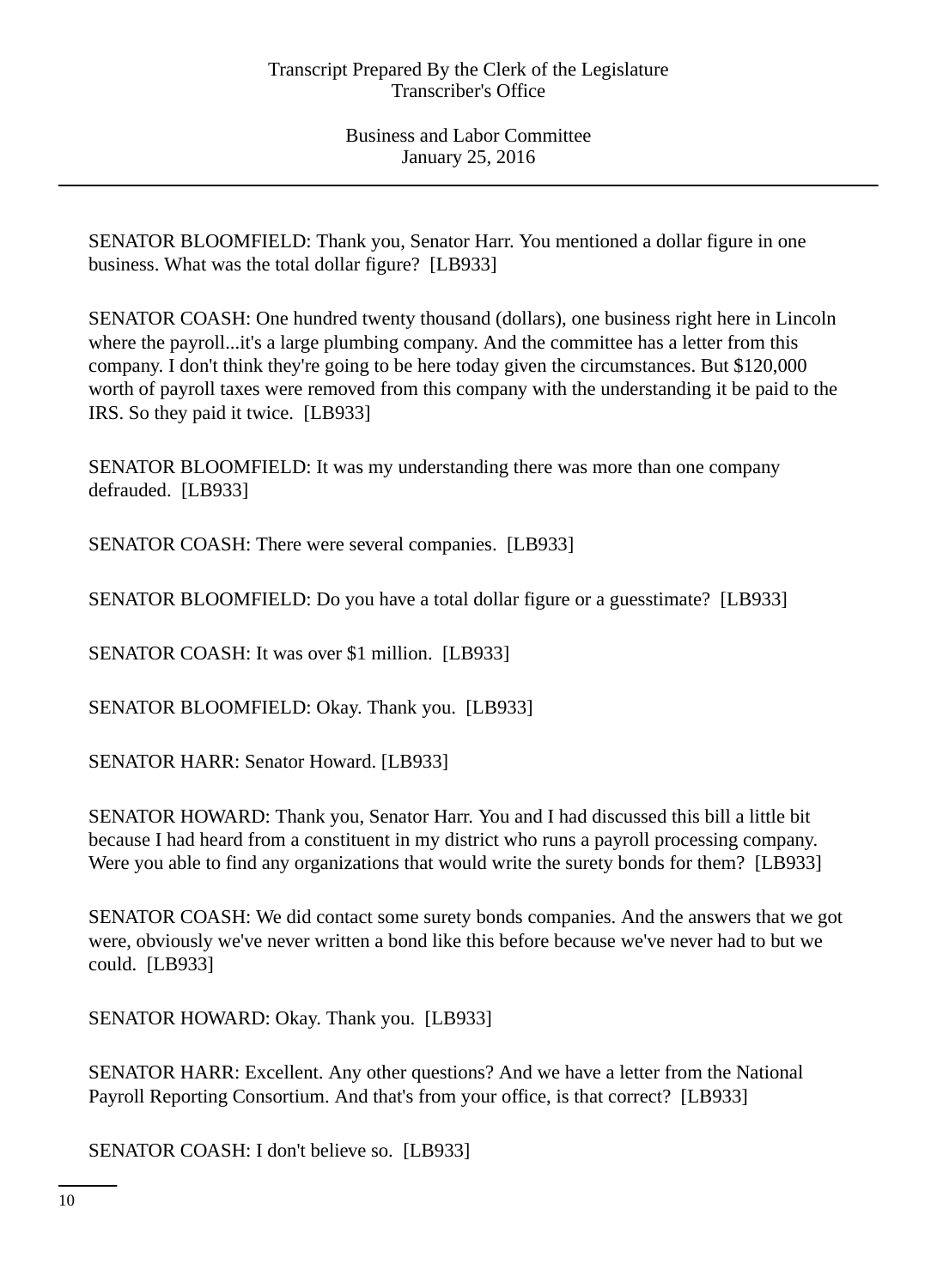SENATOR HARR: Okay. Any other questions for Senator Coash? [LB933]

SENATOR COASH: You should have some letters from several of the businesses who were affected... [LB933]

SENATOR HARR: And we do. Thank you. [LB933]

SENATOR COASH: ...by the example. I'll give you another example briefly. Another company totally different from this, the owner was doing the same thing. He passed away, didn't file bankruptcy but passed away. And it wasn't until his death and the transfer of the business that it was discovered that he had not been, although he had been deducting payroll taxes from the employer, had not been paying that. And so in one case it was bankruptcy that brought it to light. In the other case it was an untimely death. But in both cases one of the important things...the bond is a big part of this bill. But another big part of this bill is just mandating that these notices get sent to the employer so that the employer knows if the person they've hired is doing what they've been doing because many of the companies I talk to said if I'd have got the first letter after the first quarter from the IRS, I would have gone to my vendor and said, hey, I got this letter. Why didn't you pay that? But instead, several quarters went by and hundreds of thousands of dollars was unaccounted for. [LB933]

SENATOR HARR: Sounds good. Thank you, Senator. [LB933]

SENATOR COASH: Thank you. [LB933]

SENATOR HARR: And welcome. You can check the box now. [LB933]

SENATOR COASH: I think I hit them all now. [LB933]

SENATOR HARR: There you go. Any other proponents? Any opponents? Come on up, sir. [LB933]

PETE ISBERG: (Exhibit 1) Thank you. Chairman Harr, members of the Business and Labor Committee, I appreciate this opportunity to provide our insights and recommendations on the subject of how to safeguard taxes administered by payroll service providers. My name is Pete Isberg, I-s-b-e-r-g. I serve as president of the National Payroll Reporting Consortium. The NPRC is a nonprofit association whose member companies provide payroll services to roughly 1.5 million employers nationwide covering at least a third of the private sector work force. NPRC members share your interest in preventing these problems as occurred in Nebraska. We have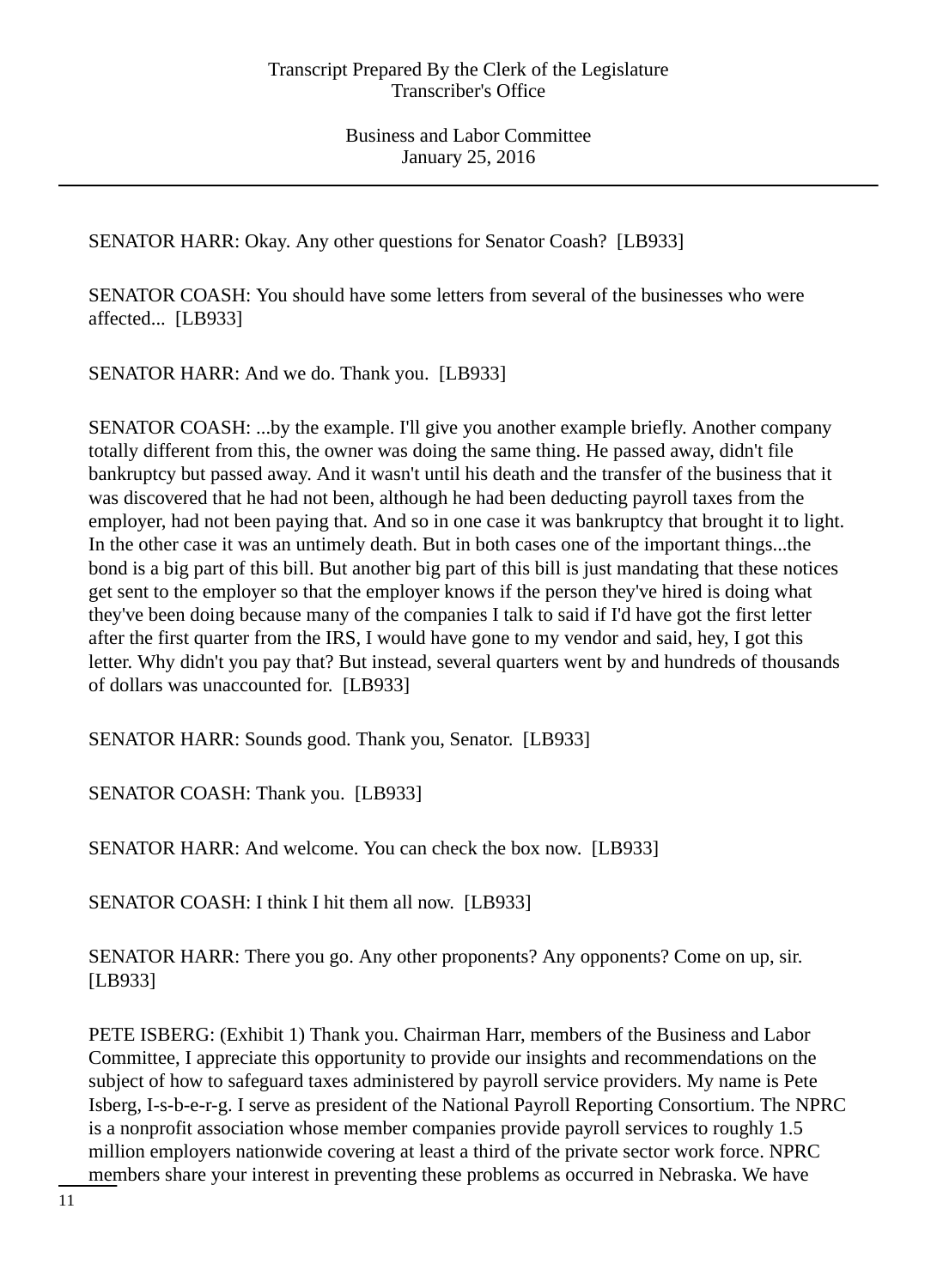Business and Labor Committee January 25, 2016

worked with states, Congress, the IRS, the IRS Taxpayer Advocate to study the issue and to make recommendations that will protect businesses that use payroll service companies. I should say the IRS already does regulate payroll processors and our efforts in recent years have resulted in new IRS regulations, new IRS procedures, and federal legislation that improves the industry safety and oversight. The address change, for example, the payroll processor changed the address of a company. That was resolved just in 2015, last year. The IRS started to send out notices of address change to both the old and the new address so that any client of a payroll processor would know if somebody tried to change their address and would have an opportunity to object. I should also say this is not an industry crying out for regulation. Again, it's very, very broad use. We've been doing this since the early 1980s. It probably covers about 40 percent of the work force, has their payroll taxes filed and remitted thought a payroll service provider. Problems are very rare. In fact, most states, I think 28 states have had absolute zero incidents of this nature in the past ten years. And if you look at just the clients, 99.99 percent of clients have never had a problem with a payroll provider along these lines. There's a reason for that and that is that every past incident has been prosecuted. The person has spent significant time in prison and had to pay restitution with the possible exception of somebody, you know, dying and you know just having been behind. But you know, we do share the concern. We've been working hard to resolve this issue. We would like to assist the Legislature and the senator to assist in whatever direction the Legislature deems appropriate. Happy to do that. We do not, however, recommend licensing and bonding. And that is because it would pretty much wipe out about half of the payroll processors in this state. We estimated that you have between 200-300 Nebraska payroll services companies. About half of them would go away. They would not...either they would not qualify for a surety bond, or it just wouldn't be worth their while. The economics of it is such that if you have 120...if you're doing services for 126 employees, that equates to \$500,000 in a quarter, \$2 million in a year. So you could have 1, 2, 3, 4, 5 clients that collectively, if I have 126 clients and you'd have to put up the maximum amount, \$500,000. To get a surety bond, you actually have to put up that much collateral. So if this is a small business, if you a payroll service business, you'd have to put up \$500,000 in collateral that you couldn't use and also pay a \$5,000 premium every year for that bond. It just wouldn't be worth your while. So those services providers would just go away all together. If surety bonding is adopted, we strongly recommend against the acceptance of a letter of credit. That's something that is in the bill today. It's basically a copy of Maine's legislation. Maine remains the only state to have comprehensive legislation overseeing the payroll service industry. But you know, without the surety bond, that's your most powerful tool as a regulator. This is how you get a third party to scrutinize, look into the business, make sure they have the qualifications and the wherewithal to perform these services. And arguably, not just anybody should be able to do these kinds of services. But without that third-part surety, a letter of...irrevocable letter of credit does not give you that sense of...it doesn't prequalify anybody to get a license. And it doesn't protect them either. Even if you have a \$500,000 letter of credit, you know, again, a very, very small business can easily accrue \$2 million in payroll taxes over the course of the year. It's not like insurance. You're not going to cover that. The bill would also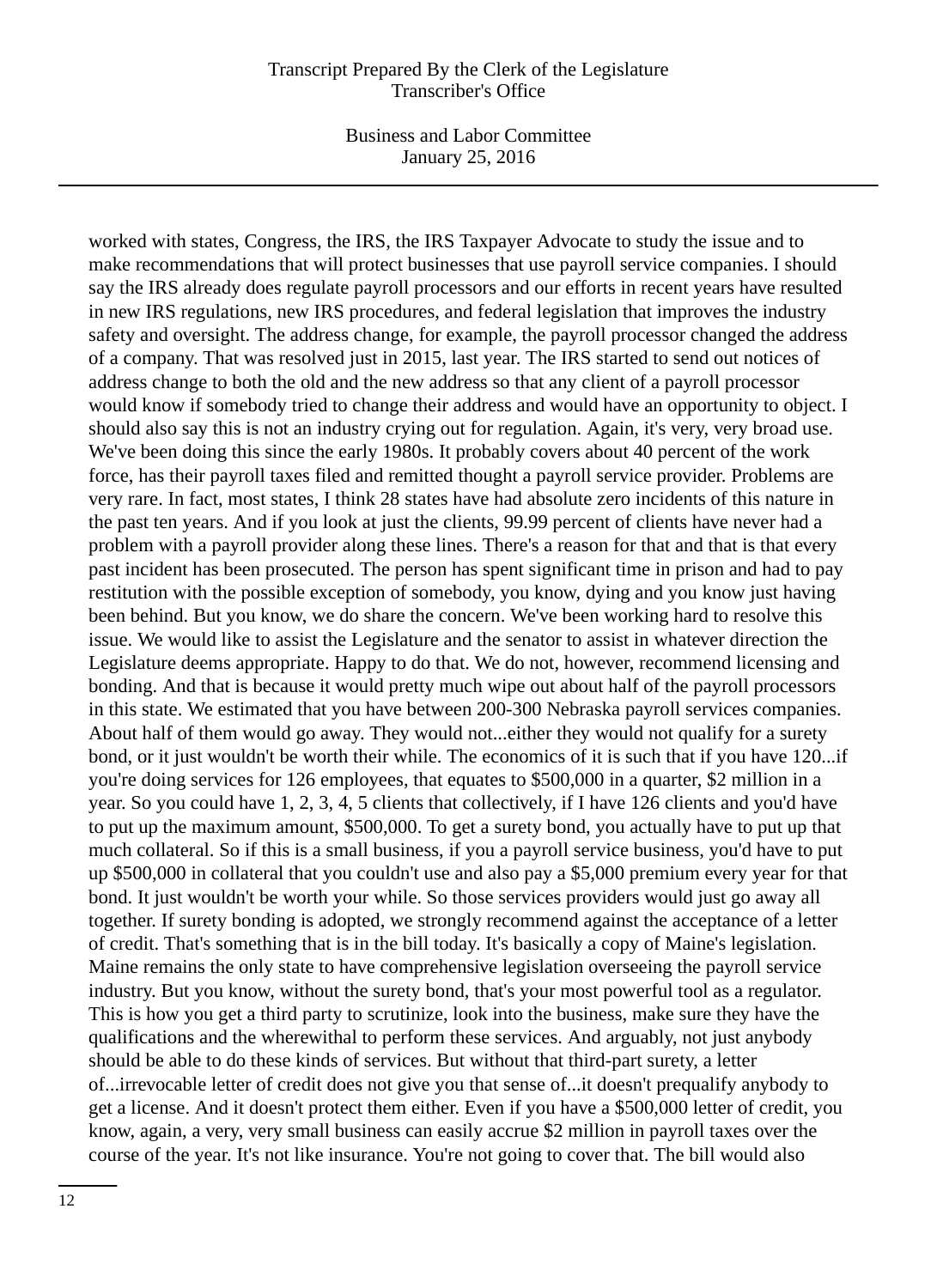Business and Labor Committee January 25, 2016

impose new workload on the Department of Revenue with no funding. The department would have to administer the (inaudible) so you'd have to notify all those people that they need licenses, figure out how to administer the licenses and then enforce the law ultimately. We recommend alternatives. Again, we've worked with IRS in recent years. The IRS has an electronic verification system. A business using a payroll service provider is encouraged, in fact, the IRS now requires every payroll service provider to disclose to their clients every single quarter that they remain liable for these taxes and here's how to easily verify on-line that your taxes are being paid. So it's just a matter of looking on-line, my tax payment is there. We suggest that Nebraska should do the same. Nebraska Department of Revenue does not have a system like that. That would be very helpful. Secondly, make employers aware of EFTPS, that they remain liable for these taxes. Here's how to verify that your tax is being paid on your behalf. Problem goes away. We might also suggest conducting a study of alternatives. If you really want to delve into this, we'd love to work with you on that. Maryland recently conducted a study in 2013, very comprehensive. I added a URL to the testimony and you've got additional documentation that we've offered to the senator. And I think, Senator Harr, we sent you a copy of that. Happy to provide all that electronically. Lastly, I'd suggest you refer the bill to the Revenue Committee before consideration of its impact on the Department of Revenue. Happy to take any questions. Thank you. [LB933]

SENATOR HARR: Any questions? I have a couple. So, first of all, the Department of Revenue was sent a copy of the bill and they did respond with the fiscal note for this, so it is in there. [LB933]

PETE ISBERG: Okay. [LB933]

SENATOR HARR: So, you threw a lot at us. And we in Nebraska try to find ways to do stuff without government regulation if and when and wherever possible. And so...you know, first blush, I like surety bonds because it eliminates the need for the Department of Revenue to become involved. That being said, I understand the restraints that you talk about. What would be your response? Senator Coash said, hey, I excluded CPAs because we already regulate them and they would lose their CPA license. These types of businesses are not required to get a license to do business in Nebraska. What if we required them to get a license to do this? Instead of getting a surety bond, we require them to get into this type of business. It wouldn't be...it wouldn't necessarily protect that person, but going forward it would protect individuals. Would you be okay with that? [LB933]

PETE ISBERG: We have always been worried about licensing just from the perspective of again, without the surety bond element...if you have surety bonds that would be effective. But if you just issued licenses to people who applied for them, I mean, you might have some scrutiny. But it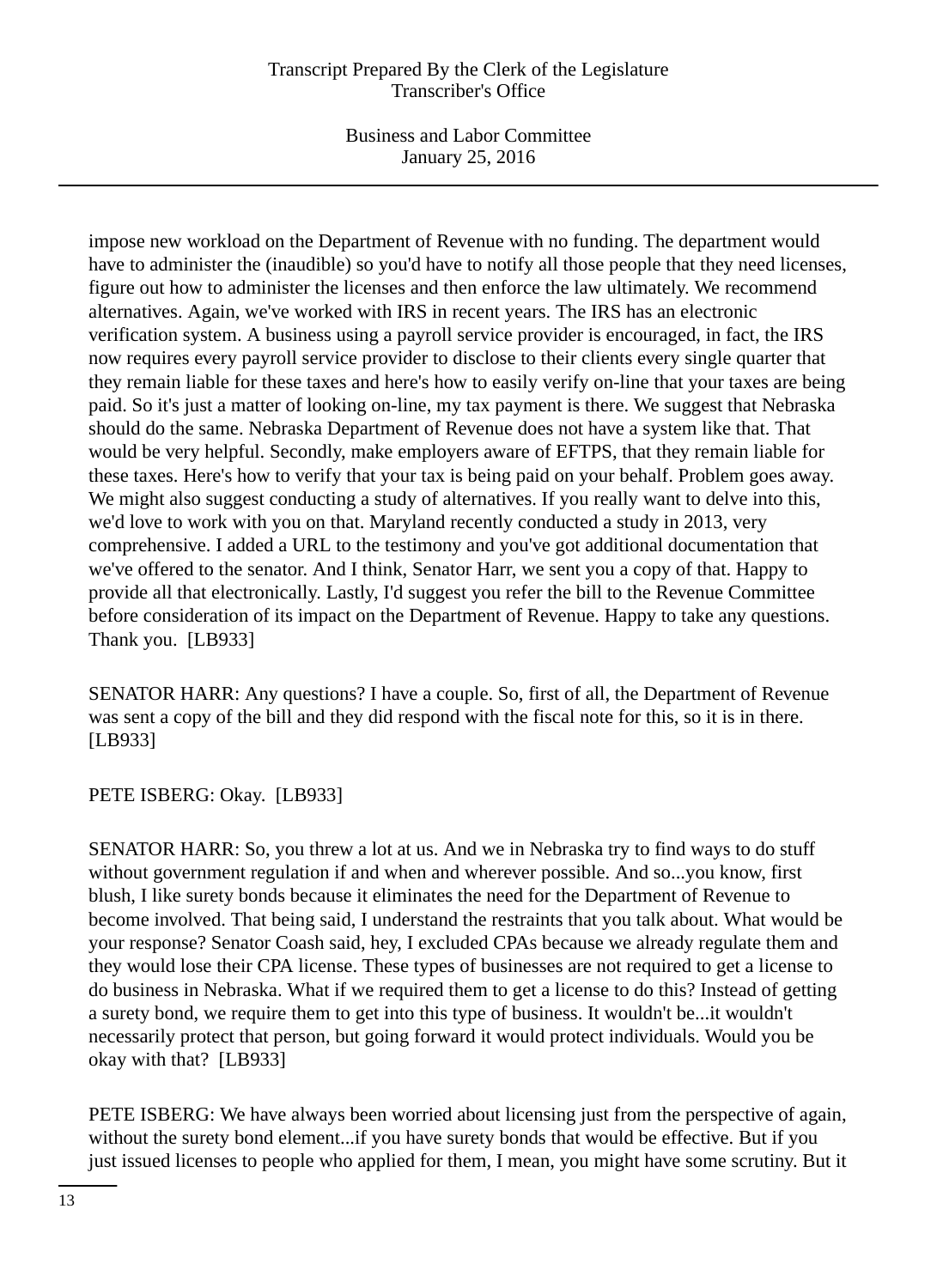really gives those businesses a very powerful impression that the state is taking responsibility for the safety of that provider. If there ever was a problem, they would come back to you as the licensing authority for one thing. But also, it removes...it eliminates...reduces their incentive to be concerned about...concerned enough to check and verify that those taxes are being paid on their behalf. They're thinking, well, the state licensed them, they must be fine. So I'm not going to bother to do that. [LB933]

SENATOR HARR: Okay. And then let me ask you, Senator Coash also stated maybe we should have the department send out statements quarterly. The IRS sends out statements that says, hey, here's where you can look it up. This would take it a step further and say you're behind. Would you oppose requiring the department to send out a statement if you are behind? [LB933]

PETE ISBERG: We would support that, sure. [LB933]

SENATOR HARR: Okay. Any other questions? Seeing none, thank you for coming. I appreciate it. [LB933]

PETE ISBERG: Thank you. [LB933]

SENATOR HARR: Anyone else here in the negative? Neutral? Seeing none, Senator Coash. [LB933]

SENATOR COASH: Thank you, Chairman Harr. Appreciate the committee taking a look at this. I don't like to bring bills to regulate industry either. But I had a lot of businesses in my district, some almost went under because they can't afford to pay their payroll taxes twice. So the only...I appreciate the feedback that you received. Look forward to working with the committee. The only thing I take a little bit of an issue with from the opposition testimony is that this is rare. This happened twice in a year with two different companies to over a dozen businesses right in my district. I don't think that's rare. I'm not aware of any others happening, but I wouldn't be. But unfortunately it is too late for these companies and my goal with this legislation is to prevent it from happening in the future. So I look forward to working with you and the committee. Thank you. [LB933]

SENATOR HARR: Thank you, Senator Coash. Any questions? We look forward to working with you on this bill to see if we can get something done. [LB933]

SENATOR COASH: Thank you. [LB933]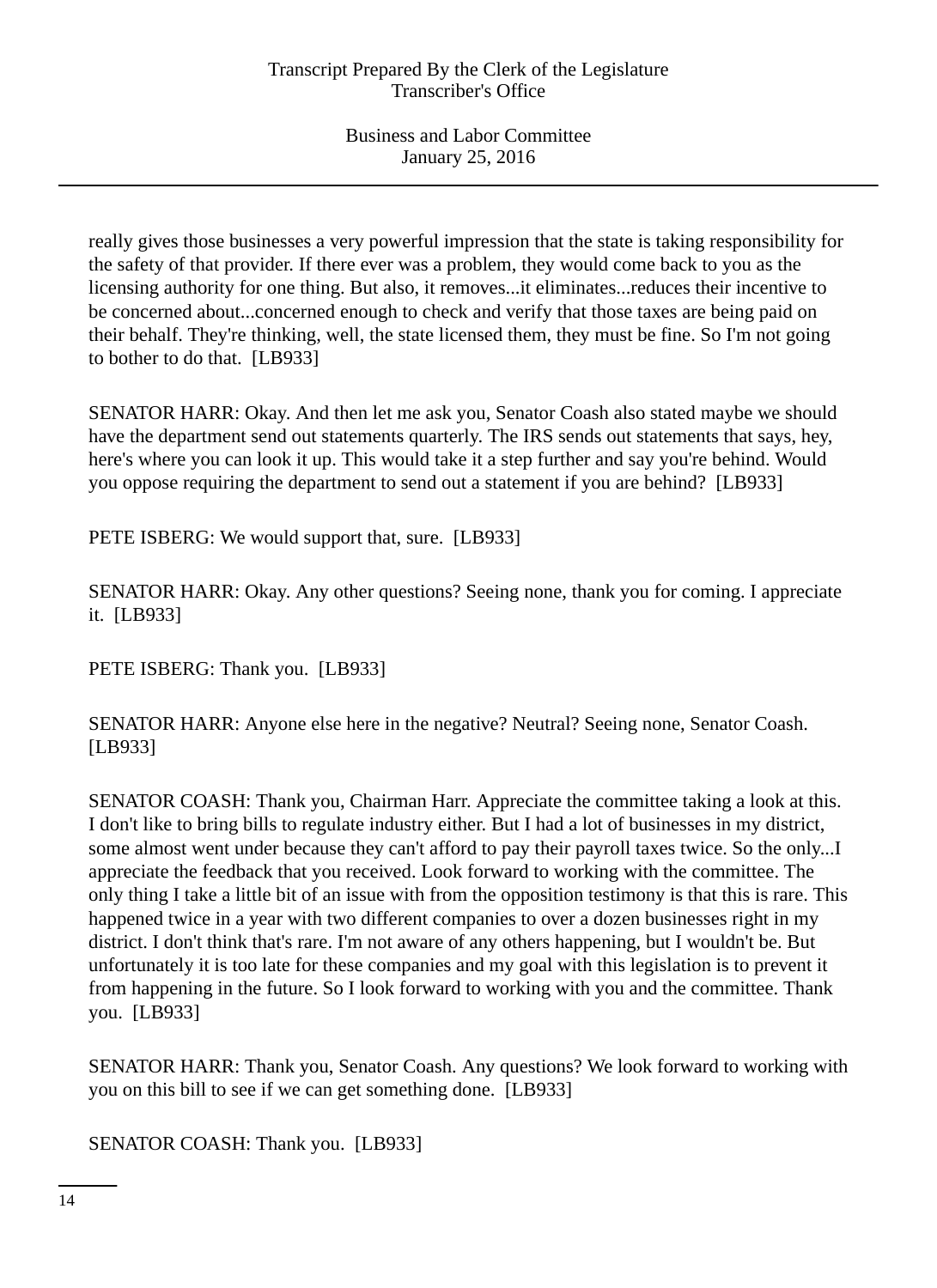SENATOR HARR: Thank you very much. Appreciate it. Which takes us to LB855, Senator Ebke. [LB933]

SENATOR EBKE: Thank you, Senator Harr and members of the Business and Labor Committee. For the record, my name is Senator Laura Ebke, L-a-u-r-a E-b-k-e, and I represent the 32nd Legislative District. LB855 is a bill that I've introduced on behalf of the Department of Labor. The Department of Labor determined there needs to be an adjustment to unemployment earnings. This is a simple bill, so I'll quickly summarize and if you have any questions the representatives, presumably Commissioner Albin or whoever else with the Department of Labor will be better able to address those issues. LB855 provides the minimum base period earnings required for unemployment insurance benefits eligibility shall be rounded down to the nearest whole dollar amount. The bill aligns with other Nebraska Employment Security Law, unemployment insurance benefit calculations that round down to the nearest whole dollar as well. For 2016, claimants' minimum earnings requirement is \$4,107.61. This proposal, for instance, would have made this amount \$4,107. LB855 doesn't change how the calculation is done. It's just rounding down at the end to make a whole dollar amount. The Department of Labor indicates no fiscal impact or cost as a result of LB855, and the Fiscal Office has no basis to disagree with the Department of Labor's estimate of fiscal impact and cost. As I said, representatives from the Department of Labor here will testify and can further explain the change if needed. Thank you for this hearing and I hope this is an easy one that we can pass through committee quickly. [LB855]

SENATOR HARR: Thank you, Senator Ebke. No questions? Seeing none, Commissioner Albin. And thank you for letting Senator Coash go in between. I appreciate that. [LB855]

JOHN ALBIN: (Exhibit 1) No problem. Looks like we're both in good shape to make our flight. Senator Harr, members of the Business and Labor Committee, for the record, my name is John Albin, J-o-h-n A-l-b-i-n, and I am Commissioner of Labor and I'd like to thank Senator Ebke for introducing LB855. I am appearing here today in support of the bill. This proposal is pretty simple. It aligns the calculation of the minimum amount of earnings required to be monetarily eligible for unemployment benefits with other calculations of benefits by rounding down to whole dollar amounts. Other minimum earning tests as well as the calculation of the maximum weekly benefit and the individual weekly benefit amounts are already rounded down to the whole dollar amounts when determining benefit eligibility. Pursuant to statute, the minimum earnings requirement is adjusted up or down annually by the cumulative percentage change in the Consumer Price Index for all urban consumers, which is a mouthful. Because the Consumer Price Index is a percentage, the adjusted amount of minimum earnings required is typically not a whole dollar amount. For example, in 2015 the amount required to have earned during the base period was \$4,094.89, and in 2016 the amount required is \$4,107.61. The department proposes to keep the calculation process the same but once calculated, roll the amounts down to the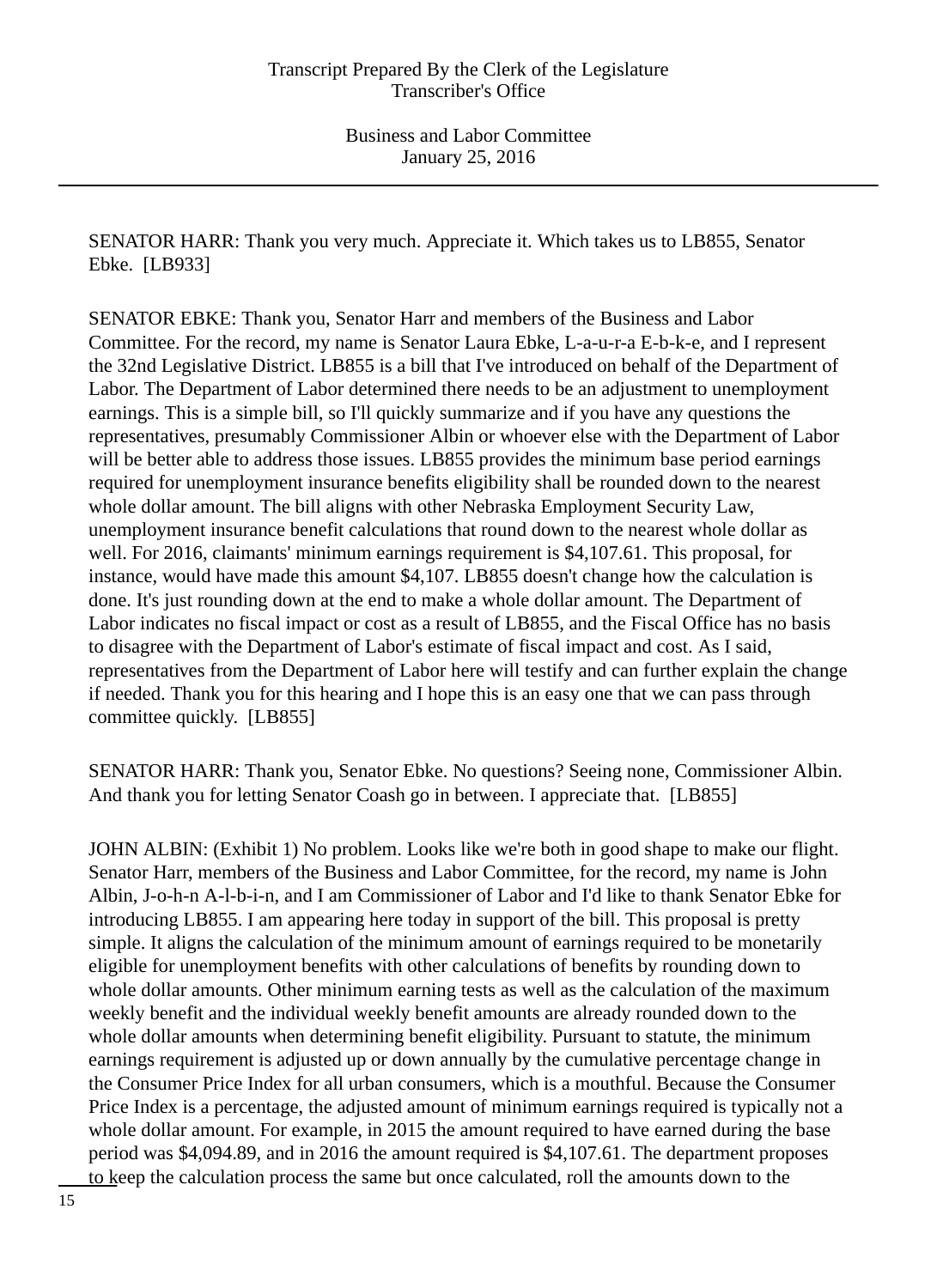nearest whole dollar amount. And as stated previously, this year it would have been \$4,107 for the minimum earnings test. And that concludes my testimony unless someone has a question. [LB855]

SENATOR HARR: Senator Bloomfield. [LB855]

SENATOR BLOOMFIELD: Thank you. Actually I'll probably have a couple of them, none of them vitally important. When we're dealing with cents here what's the reason we have to do that? I haven't found anything in either one of your testimonies. And secondly, why do we not round up from 50 cents and beyond, and down from 49 (cents) and down? [LB855]

JOHN ALBIN: The history of it is that back in the day it was whole dollar amounts specified in statute. And then about 2005, we went to the adjustments for the annual Consumer Price Index. And the claimants, when you tell them that it's down to the...61 cents, they kind of look at you like, really? Can't you just round? I mean if you look at your IRS return, if you could...you know, I use H&R Block to do my return. It automatically rounds everything up or down. We could round up or down; it doesn't matter. For whatever reason, historically every other calculation is rounded down so we just decided to be consistent. Other than that, it makes it easier to explain when...yeah. Easier to remember for everyone. So it was just kind of simple thing. We looked at statutes real hard just to see if we could have the authority to do that without the statute. But there really isn't anything in statute that authorized this. So lest we fall astray and do things without statutory authority, we thought we'd better ask for permission. [LB855]

SENATOR BLOOMFIELD: Thank you. [LB855]

SENATOR HARR: That was going to be my question, why wasn't it the nearest dollar? So, that was a good explanation. Thank you. Any other questions? Seeing none. Thank you. [LB855]

JOHN ALBIN: Thank you. [LB855]

SENATOR HARR: Appreciate your time. Any other proponents? Opponents? Anyone in the neutral capacity? Seeing none, Senator Ebke to close. She waives closing which now takes us to the important bills of the day. (Laughter) For the record, so there are two bills. I'm going to turn it over in a second to the Vice Chair. LB828, we are going to make some more changes. It's not quite ready for prime time. So...and that's my fault. And I'm going to ask that it be continued until February 29. So, that is done. And I will send out an amendment to everybody prior to that hearing so that you'll have a chance to review. [LB855]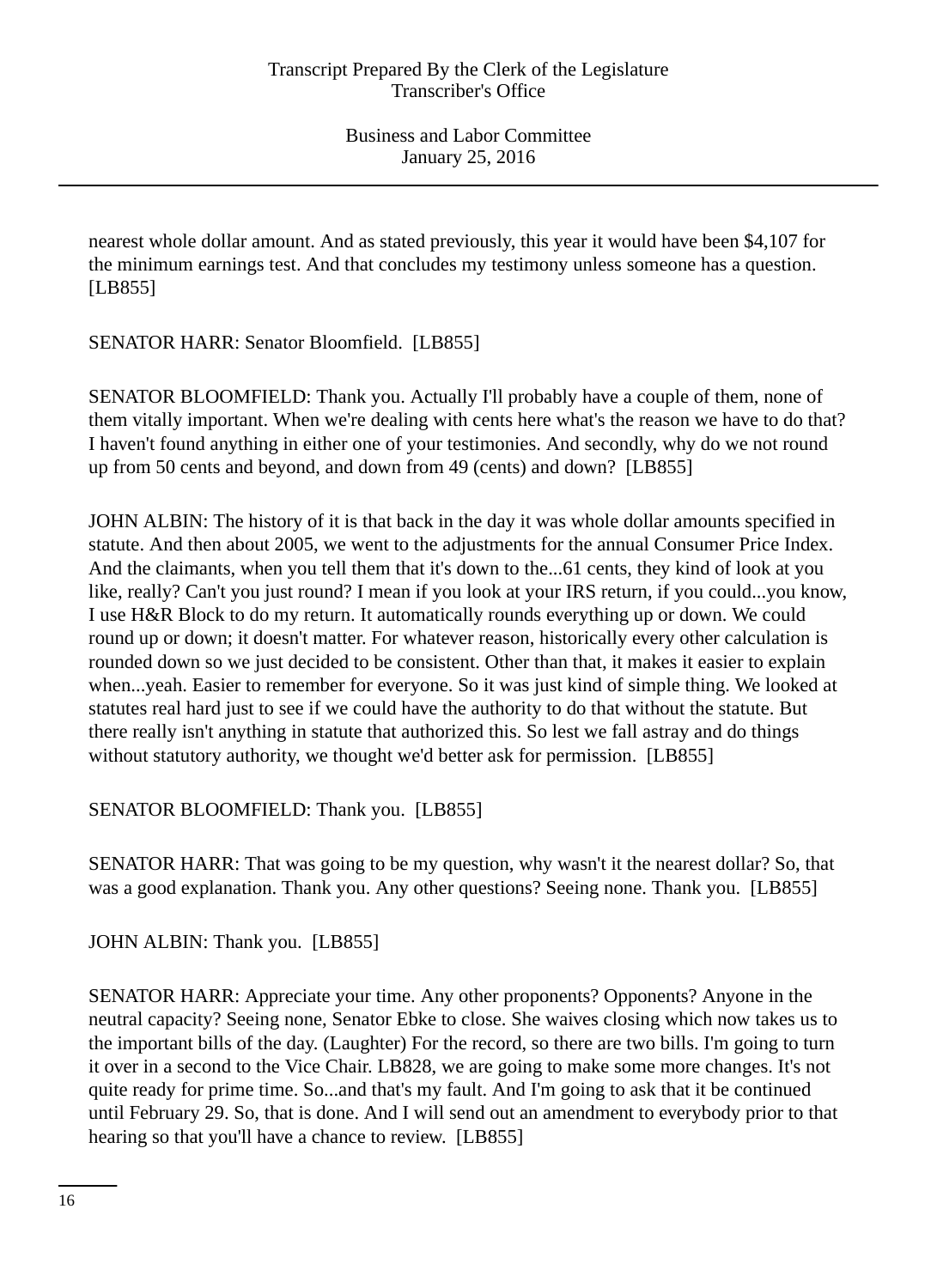SENATOR BLOOMFIELD: These are the important ones though, right? (Laughter) [LB855]

SENATOR HARR: So you'll get a chance to review the amendment if you have any questions, which then I will now turn over LB972 to Senator Bloomfield. [LB855]

SENATOR BLOOMFIELD: Thank you, Senator Harr. Please proceed.

SENATOR HARR: Thank you. I'm here...my name is Burke, B-u-r-k-e, Harr, H-a-r-r, and I am from the true midtown of Omaha. That's right. So this bill is a bill to help our friends in the executive branch. So currently LB972 allows those individuals who work for the state in a major nontenured policymaking position to be included within the definition under the Employment Security Law. These are...these payments are already being made into the unemployment insurance system and to immediately disqualify those individuals who have worked so tirelessly to serve the state fails to recognize the service they have made as public servants to our state. If the goal is to recruit the most talented, qualified individuals to serve this state, we shouldn't disadvantage those individuals from being...beginning of their start time by immediately disqualifying them for unemployment. LB972 is a way to honor those who serve this state. So let me give you examples of positions designated as major policymaking positions. You have, well, Commissioner of Labor; Property Tax Administrator; DHHS division directors, so that's Behavioral Health, Children and Family Services, Developmental Disabilities, Medicaid and Long-term Care, Public Health, Veterans' Homes; other departments as outlined in 81-102. But it gets a lot further down than that too. So you have the health program manager of the office of minority health hired by DHHS. The problem we have is we want to incentivize individuals to work for the state. And we want to get the best people possible. And that transition from working to the state, back into private employment may not always be smooth. And we want to provide a soft landing. You may...what we want to avoid is individuals who may stick around working for the state and from their job be applying for private sector jobs. That creates a conflict of interest. We don't want that. So, the reason this exists is it mirrors some federal language out there. And if you have a policymaking position in the federal government, it's a lot different than a policymaking position on the state level. This issue was brought to me by a former individual who had worked hard and tireless for the state for a number of years and for whatever reason was having problems finding a job on the outside. Didn't qualify for unemployment insurance. So we want to encourage people to have a safety net. We want to encourage people to serve the state. That's the idea behind this bill. It's fairly simple as we all like to say. With that, I would entertain any questions. [LB972]

SENATOR BLOOMFIELD: Do we have any questions for Senator Harr. [LB972]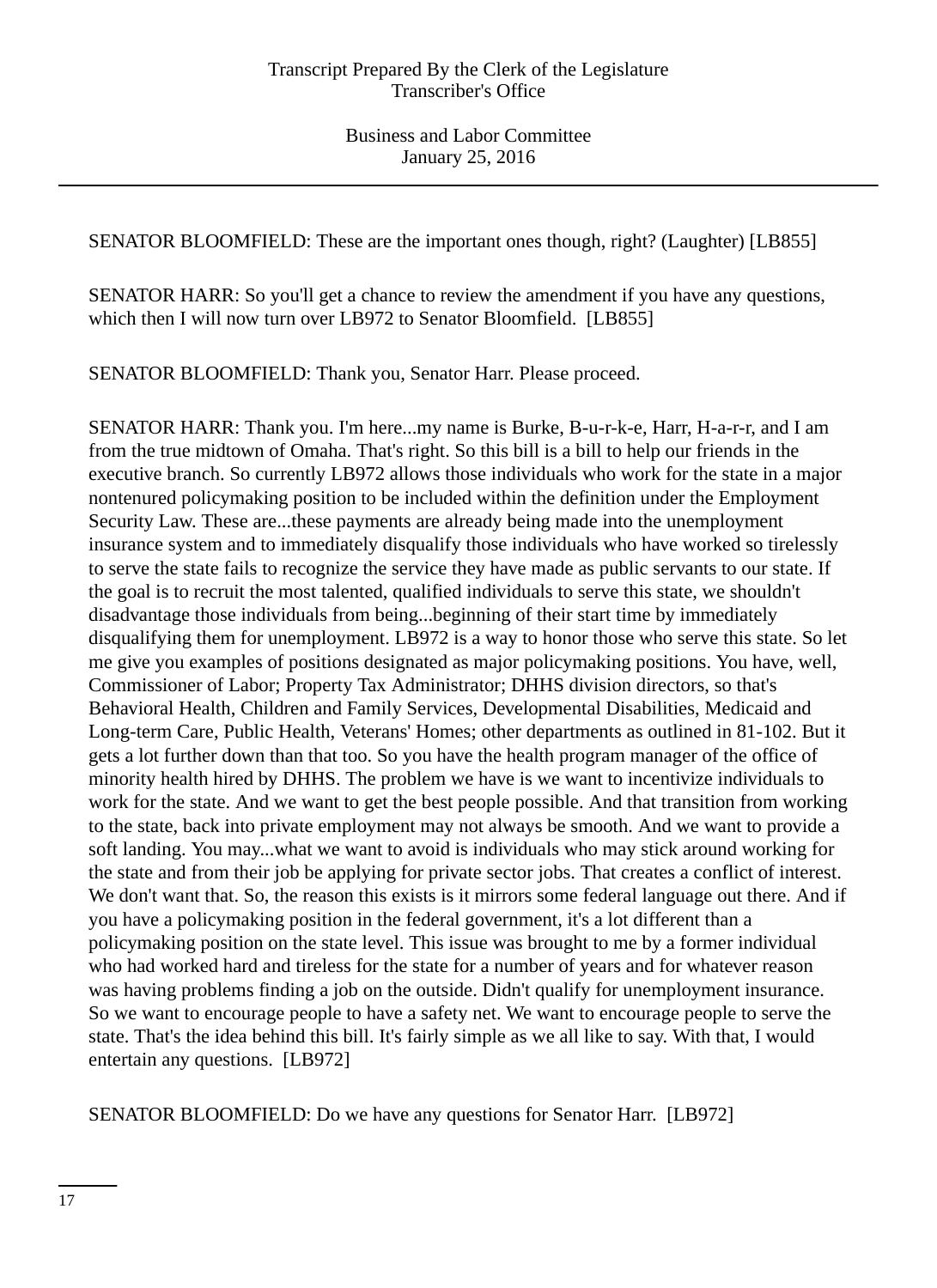SENATOR CRAWFORD: Thank you, Senator Bloomfield. Thank you, Senator Harr. I appreciate the intent of the bill. It looks like one of the things we strike out is the people whose duties do not require more than eight hours per week. So maybe we can just talk about that part of the strike out because I can see your point about the major nontenured policymaking advisory positions, you know, that working hard and deserving that protection. But I just raise your attention to whether that, the end of the what is struck parts, eight hours a week, or if that's intended. [LB972]

SENATOR HARR: What we were looking at is individuals who serve on boards. Most boards are voluntary so they don't take hours, but some do take more. And some...I mean if you're on one of these boards it's probably not your sole source of income, but it could have an effect on your ability, our ability to recruit those individuals for those boards because they are, just like becoming a state senator, you take a cut in pay more likely than not. This by the way would not cover state senators so we still don't qualify for unemployment. [LB972]

# SENATOR CRAWFORD: Okay. [LB972]

SENATOR HARR: But we want to incentivize to make sure those people are made as close to whole as possible because they probably didn't make...if it makes you more comfortable, we can strike that language. I'm not wed to that language, but that's why it's there. [LB972]

SENATOR CRAWFORD: Okay. Thank you. [LB972]

SENATOR BLOOMFIELD: Are there any further questions? Thank you, Senator. Are there any proponent testifiers? Anyone in the opposition? Thank you, Commissioner. Proceed. [LB972]

JOHN ALBIN: (Exhibit 1) Thank you, Senator Bloomfield. Senator Bloomfield, members of the Business and Labor Committee, for the record, my name is John Albin, J-o-h-n A-l-b-i-n, and I am the Commissioner of Labor. I'm appearing here today in opposition to LB972. When the Employment Security Law was originally passed in 1937, no public employees were eligible for unemployment benefits. Pursuant to federal legislation requiring state unemployment programs to cover public employees, in 1977 the Legislature extended unemployment coverage to all governmental employees except those governmental employees listed in subdivision (6)(f) of the Neb. Rev. Stat. Section 48-604. LB972 would remove that current exemption from coverage for major nontenured policymaking advisory positions such, as Senator Harr said, the Commissioner of Labor and other agency directors. As much as I appreciate the thought, I think individuals such as much myself take these positions for the purpose of providing public service and like elected officials, the exemption from coverage for policymaking positions should be retained for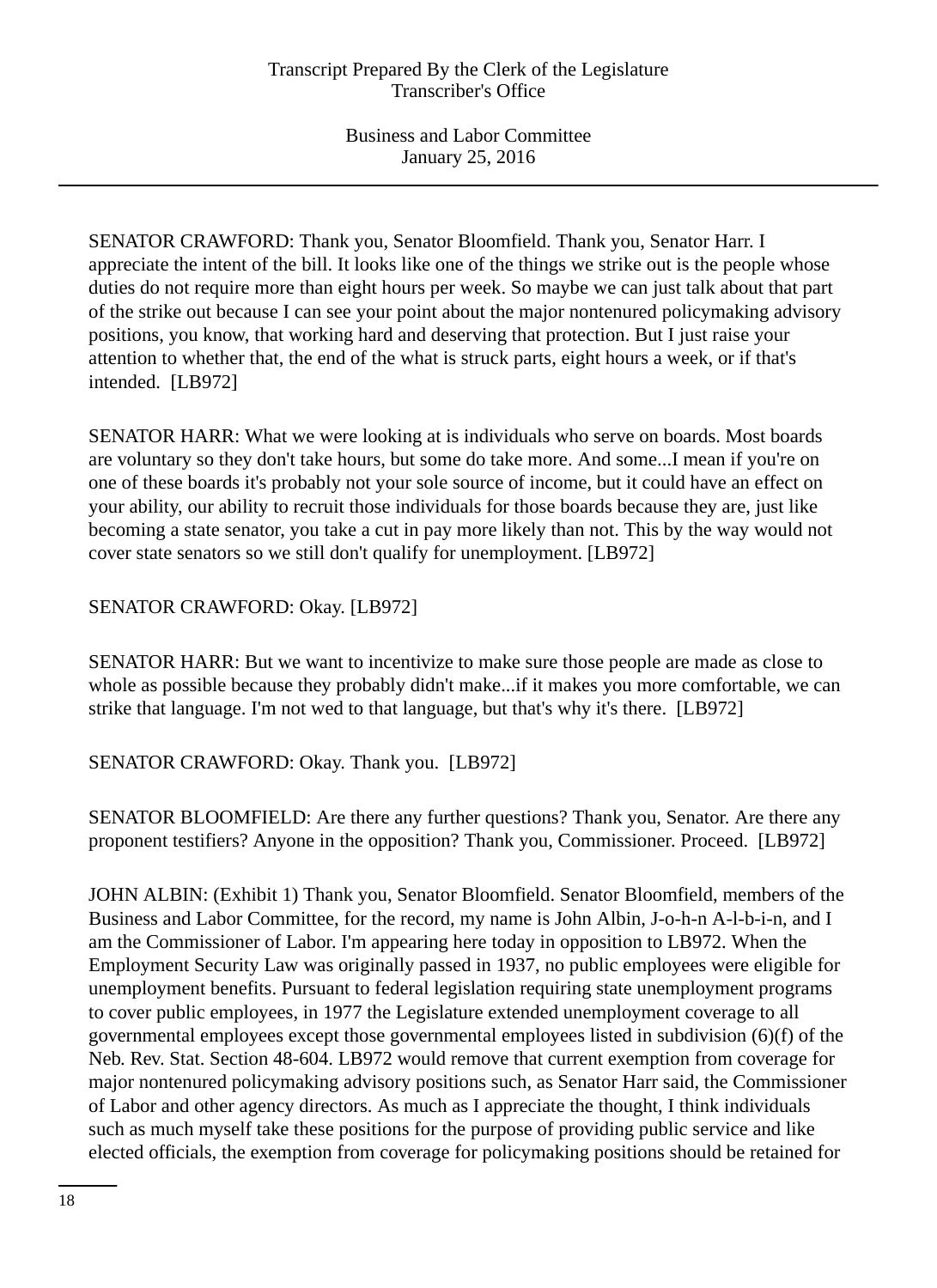nontenured policymaking provisions. I would ask the committee to indefinitely postpone LB972. Thank you. [LB972]

SENATOR BLOOMFIELD: Thank you, Mr. Albin. Did anybody have any questions? I might throw one out. And I don't know what yours or the other commissioners throughout the state's salary is based on, but I assume it's a little more than ours. [LB972]

JOHN ALBIN: Yes, it's a little bit more than the state senators. [LB972]

SENATOR BLOOMFIELD: So if someone is leaving that position, I wonder do you think they maybe don't need a little softer...if we lose our whole \$12,000 a year, it's not the end of us. I would think yours, somebody leaving that position and not being able to obtain a full-time job later on might be a little harder landing. Would you address that? [LB972]

JOHN ALBIN: Well, I don't want to sound like I'm giving myself praise, but I think most people that are appointed to an agency directorship by the Governor are pretty employable people. And they usually do not have any significant amount of trouble finding a new job. I think our...with this last changeover in this administration, we did quite a look at it. There were about 60 positions that we identified that it actually applied to. And I think we ended up with five or six claims off that and we paid a few thousand dollars, which was why our fiscal note on it was very low. We certainly can't be accused of trying to kill this one with a fiscal note. [LB972]

SENATOR BLOOMFIELD: Okay, thank you. Are there any more questions? Seeing none, thank you. [LB972]

JOHN ALBIN: Thank you. [LB972]

SENATOR BLOOMFIELD: Is there any further opposition testimony? Anyone in the neutral position? Senator Harr, would you care to close? [LB972]

SENATOR HARR: Just quickly, thank you. You know, I found it interesting...and I appreciate Commissioner Albin for coming in, but you can't have it both ways. The argument is these people are employable. Well, we had some people that did apply. Well, obviously there are people out there that have problems finding a job afterwards. And it's no secret that our Governor took almost a year to find someone to run the Department of Revenue. Whoever took that job took a cut in pay. That's why we have trouble finding these people. We found someone who...you know, it paid more than \$12,000 so he was happy to take it, a former senator. But it tells you we are in public service. We are making a sacrifice. And if we want to get people who are either not